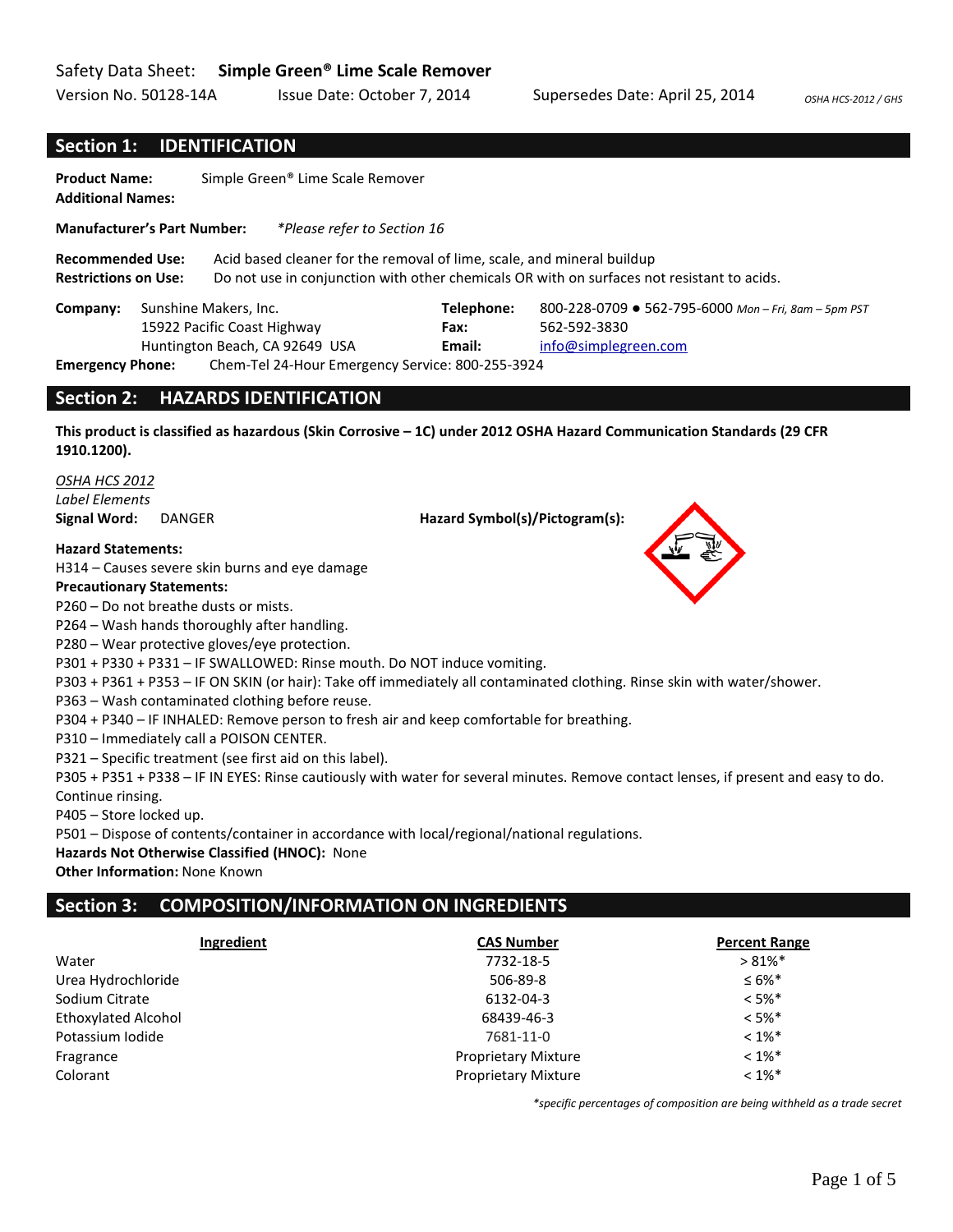Version No. 50128-14A Issue Date: October 7, 2014 Supersedes Date: April 25, 2014 *OSHA HCS-2012 / GHS* 

#### **Section 4: FIRST-AID MEASURES**

**Inhalation:** IF INHALED: Remove person to fresh air and keep comfortable for breathing. Immediately call a POISON CENTER. **Skin Contact:** IF ON SKIN (or hair): Take off immediately all contaminated clothing. Rinse skin with water/shower. Wash contaminated clothing before reuse. Immediately call a POISON CENTER. **Eye Contact:** IF IN EYES: Rinse cautiously with water for several minutes. Remove contact lenses, if present and easy to do. Continue rinsing. Immediately call a POISON CENTER.

**Ingestion:** IF SWALLOWED: Rinse mouth. Do NOT induce vomiting. Immediately call a POISON CENTER.

**Most Important Symptoms/Effects, Acute and Delayed:** None known.

**Indication of Immediate Medical Attention and Special Treatment Needed, if necessary:** Treat symptomatically

#### **Section 5: FIRE-FIGHTING MEASURES**

**Suitable & Unsuitable Extinguishing Media:** Use Dry chemical, CO2, water spray or "alcohol" foam. Avoid high volume jet water. **Specific Hazards Arising from Chemical:** In event of fire, fire created carbon oxides may be formed. **Special Protective Actions for Fire-Fighters:** Wear positive pressure self-contained breathing apparatus; Wear full protective clothing.

*This product is non-flammable. See Section 9 for Physical Properties.*

#### **Section 6: ACCIDENTAL RELEASE MEASURES**

**Personal Precautions, Protective Equipment and Emergency Procedures:** *For non-emergency and emergency personnel:* See section 8 – personal protection. Avoid eye contact. Safety goggles required.

**Environmental Precautions:** Do not allow into open waterways and ground water systems.

**Methods and Materials for Containment and Clean Up:** Dike or soak up with inert absorbent material. See section 13 for disposal considerations.

#### **Section 7: HANDLING AND STORAGE**

**Precautions for Safe Handling:** Ensure adequate ventilation. Keep out of reach of children. Keep away from heat, sparks, open flame and direct sunlight. Do not pierce any part of the container. Do not mix or contaminate with any other chemical. Do not eat, drink or smoke while using this product.

**Conditions for Safe Storage including Incompatibilities:** Keep container tightly closed. Keep in cool dry area. Avoid prolonged exposure to sunlight. Do not store at temperatures above 109<sup>°</sup>F (42.7<sup>°</sup>C). If separation occurs, mix the product for reconstitution.

#### **Section 8: EXPOSURE CONTROLS / PERSONAL PROTECTION**

**Exposure Limit Values:** No components listed with TWA or STEL values under OSHA or ACGIH.

**Appropriate Engineering Controls:** Showers, eyewash stations, ventilation systems

#### **Individual Protection Measures / Personal Protective Equipment (PPE)**

Eye Contact: Use protective glasses or safety goggles if splashing or spray-back is likely. Respiratory: Use in well ventilated areas or local exhaust ventilations when cleaning small spaces. Skin Contact: Use protective gloves (any material) when used for prolonged periods or dermally sensitive. General Hygiene Considerations: Wash thoroughly after handling and before eating or drinking.

#### **Section 9: PHYSICAL AND CHEMICAL PROPERTIES**

**Freezing Point:** 

**pH:** 1.0 – 1.5 **Viscosity:** Like water  $0 - 3.33^{\circ}$ C (32-38 $^{\circ}$ F)

**Appearance:** Turquoise Liquid **Partition Coefficient: n-octanol/water:** Not determined **Odor:** Added wintergreen odor **Autoignition Temperature:** Non-flammable **Odor Threshold:** Not determined **Decomposition Temperature:**  $109^{\circ}$ F F) **Specific Gravity:** 1.00 – 1.03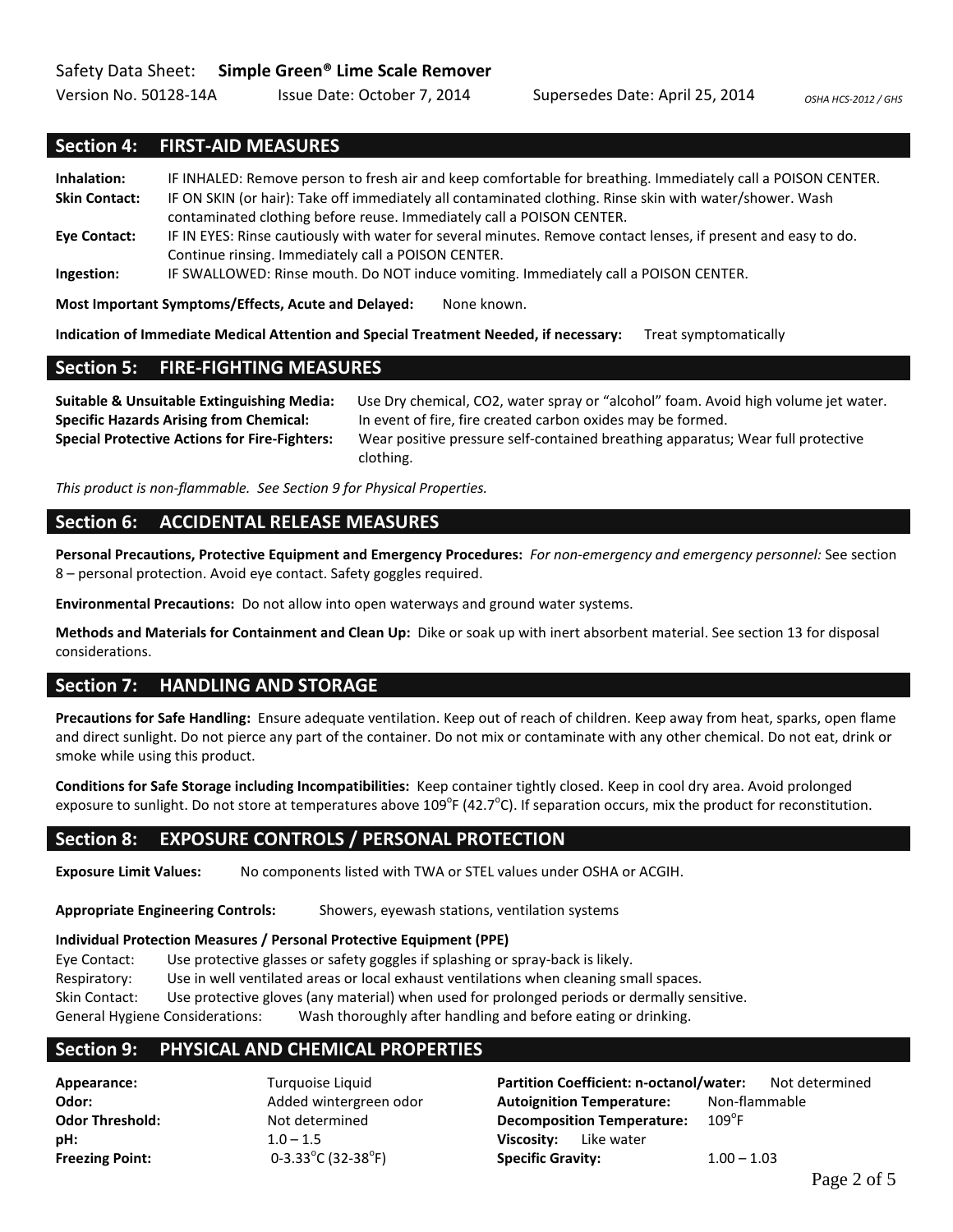Version No. 50128-14A Issue Date: October 7, 2014 Supersedes Date: April 25, 2014 *OSHA HCS-2012 / GHS* 

## **Section 9: PHYSICAL AND CHEMICAL PROPERTIES - continued**

| <b>Boiling Point &amp; Range:</b>                    | $101^{\circ}$ C (213.8 $^{\circ}$ F) | VOCs:                                  |             | **Water & fragrance exemption in calculation |       |
|------------------------------------------------------|--------------------------------------|----------------------------------------|-------------|----------------------------------------------|-------|
| <b>Flash Point:</b>                                  | $>212^{\circ}$ F                     | SCAQMD 304-91 / EPA 24:                | Not tested  |                                              |       |
| <b>Evaporation Rate:</b>                             | Not determined                       | CARB Method 310**:                     | $0.001$ g/L | $0.000$ lb/gal                               | 0.01% |
| Flammability (solid, gas):                           | Not applicable                       | SCAQMD Method 313:                     | Not tested  |                                              |       |
| <b>Upper/Lower Flammability or Explosive Limits:</b> | Not applicable                       | <b>VOC Composite Partial Pressure:</b> |             | Not determined                               |       |
| <b>Vapor Pressure:</b>                               | Not determined                       | <b>Relative Density ASTM D-4017:</b>   |             | $8.34 - 8.59$ lb/gal                         |       |
| <b>Vapor Density:</b>                                | Not determined                       | Solubility:                            |             | 100% in water                                |       |
| <b>Reactivity:</b>                                   | Non-reactive.                        |                                        |             |                                              |       |

## **Section 10: STABILITY AND REACTIVITY**

| <b>Chemical Stability:</b><br><b>Possibility of Hazardous Reactions:</b> | Stable under normal conditions $70^{\circ}F(21^{\circ}C)$ and 14.7 psig (760 mmHg).<br>None known. |
|--------------------------------------------------------------------------|----------------------------------------------------------------------------------------------------|
| <b>Conditions to Avoid:</b>                                              | Excessive heat or cold.                                                                            |
| <b>Incompatible Materials:</b>                                           | Do not mix with oxidizers, acids, bathroom cleaners, disinfecting agents or ammonia.               |
| <b>Hazardous Decomposition Products:</b>                                 | Normal products of combustion - CO, CO2.                                                           |

### **Section 11: TOXICOLOGICAL INFORMATION**

| Likely Routes of Exposure: | Inhalation -          | Overexposure may cause headache.                                   |
|----------------------------|-----------------------|--------------------------------------------------------------------|
|                            | <b>Skin Contact -</b> | Up to four hours of contact with no rinsing may lead to corrosion. |
|                            | Eve Contact -         | Up to four hours of contact with no rinsing may lead to corrosion. |
|                            | Ingestion -           | May cause upset stomach.                                           |

*Symptoms related to the physical, chemical and toxicological characteristics:* no symptoms expected under typical use conditions. *Delayed and immediate effects and or chronic effects from short term exposure:* no symptoms expected under typical use conditions. *Delayed and immediate effects and or chronic effects from long term exposure:* headache, dry skin, or skin irritation may occur. *Interactive effects:* Not known.

| <b>Numerical Measures of Toxicity</b>                                                               |                                                |                                                                                                                                                        |  |  |
|-----------------------------------------------------------------------------------------------------|------------------------------------------------|--------------------------------------------------------------------------------------------------------------------------------------------------------|--|--|
| <b>Acute Toxicity:</b><br>Oral LD $_{50}$ (rat)<br>Dermal $LD_{50}$ (rabbit)                        |                                                | > 5 g/kg body weight<br>> 5 g/kg body weight<br>Calculated via OSHA HCS 2012 / Globally Harmonized System of Classification and Labelling of Chemicals |  |  |
| <b>Skin Corrosion/Irritation:</b>                                                                   |                                                | Mild Corrosive per Corrositex-In Vitro Dermal Corrosivity testing.                                                                                     |  |  |
| <b>Eye Damage/Irritation:</b><br>Mild Corrosive per Corrositex-In Vitro Dermal Corrosivity testing. |                                                |                                                                                                                                                        |  |  |
| <b>Germ Cell Mutagenicity:</b>                                                                      |                                                | Mixture does not classify under this category.                                                                                                         |  |  |
| Carcinogenicity:                                                                                    | Mixture does not classify under this category. |                                                                                                                                                        |  |  |
| <b>Reproductive Toxicity:</b>                                                                       |                                                | Mixture does not classify under this category.                                                                                                         |  |  |
| <b>STOT-Single Exposure:</b>                                                                        |                                                | Mixture does not classify under this category.                                                                                                         |  |  |
| <b>STOT-Repeated Exposure:</b>                                                                      |                                                | Mixture does not classify under this category.                                                                                                         |  |  |
| <b>Aspiration Hazard:</b>                                                                           |                                                | Mixture does not classify under this category.                                                                                                         |  |  |

## **Section 12: ECOLOGICAL INFORMATION**

| Ecotoxicity:    | Volume of ingredients used does not trigger toxicity classifications under the Globally Harmonized System of |
|-----------------|--------------------------------------------------------------------------------------------------------------|
|                 | Classification and Labelling of Chemicals.                                                                   |
| <b>Aquatic:</b> | Not tested on finished formulation.                                                                          |
| Terrestrial:    | Not tested on finished formulation.                                                                          |
|                 |                                                                                                              |

| <b>Persistence and Degradability:</b> | Readily Biodegradable per OCED 302B |
|---------------------------------------|-------------------------------------|
| <b>Bioaccumulative Potential:</b>     | No data available.                  |
| <b>Mobility in Soil:</b>              | No data available.                  |
| <b>Other Adverse Effects:</b>         | No data available.                  |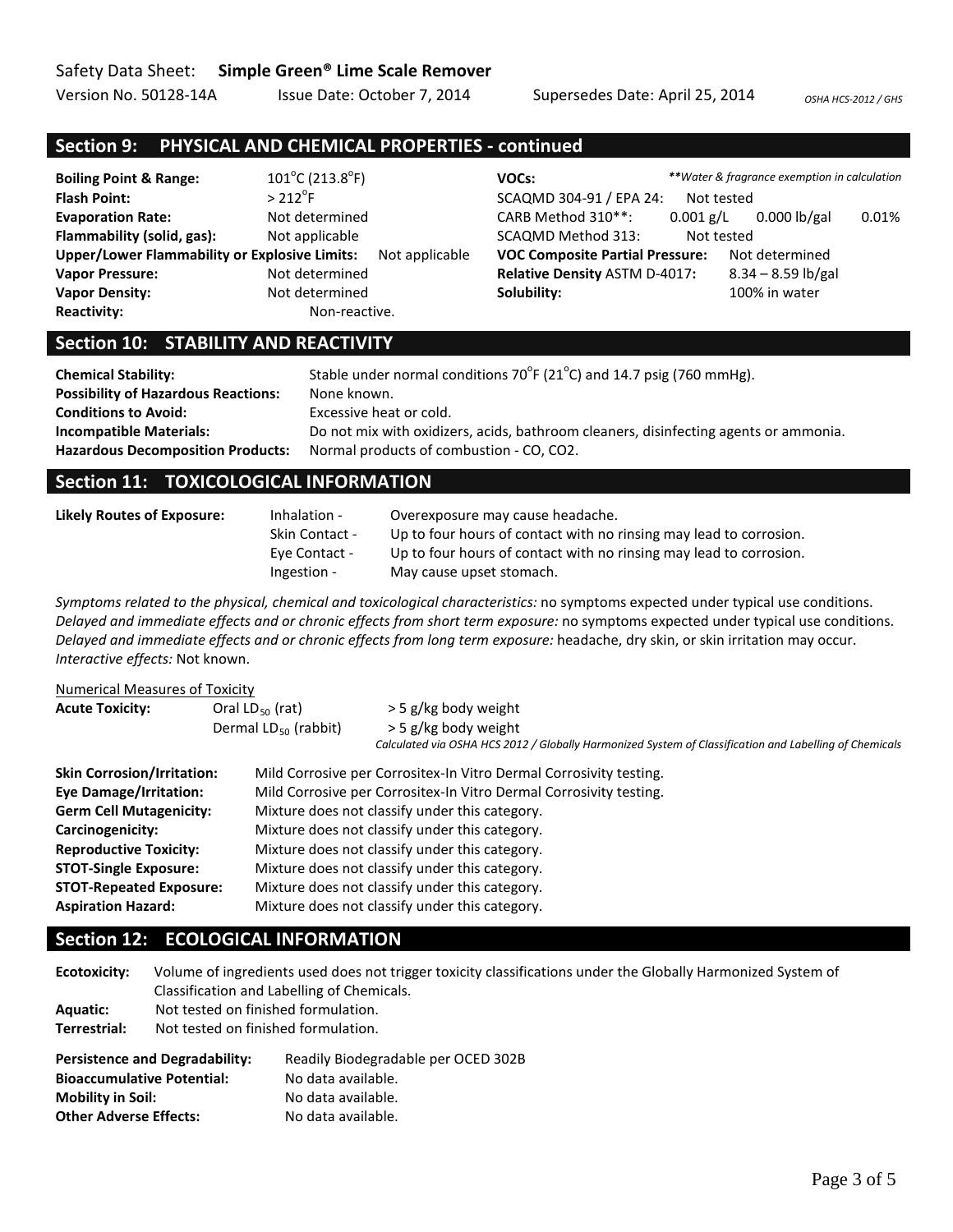Version No. 50128-14A Issue Date: October 7, 2014 Supersedes Date: April 25, 2014 0SHA HCS-2012 / GHS

#### **Section 13: DISPOSAL CONSIDERATIONS**

**Unused or Used Liquid:** May be considered hazardous in your area depending on usage and tonnage of disposal – check with local, regional, and or national regulations for appropriate methods of disposal.

**Empty Containers:** May be offered for recycling.

Never dispose of used degreasing rinsates into lakes, streams, and open bodies of water or storm drains.

#### **Section 14: TRANSPORT INFORMATION**

| U.N. Number:                                                                                                                                            | <b>UN 3265</b>                                                                      | <b>U.N. Proper Shipping Name:</b>                                              | Corrosive liquid, acidic, organic,<br>n.o.s. (urea hydrochloride), |  |  |  |  |  |
|---------------------------------------------------------------------------------------------------------------------------------------------------------|-------------------------------------------------------------------------------------|--------------------------------------------------------------------------------|--------------------------------------------------------------------|--|--|--|--|--|
| <b>Transport Hazard Class(es):</b>                                                                                                                      | Not applicable                                                                      | <b>NMFC Number:</b>                                                            |                                                                    |  |  |  |  |  |
| <b>Packing Group:</b>                                                                                                                                   | Ш                                                                                   | Class:                                                                         | 8                                                                  |  |  |  |  |  |
| <b>Environmental Hazards:</b>                                                                                                                           | Marine Pollutant - NO                                                               |                                                                                |                                                                    |  |  |  |  |  |
|                                                                                                                                                         | Transport in Bulk (according to Annex II of MARPOL 73/78 and IBC Code):<br>Unknown. |                                                                                |                                                                    |  |  |  |  |  |
| Special precautions which user needs to be aware of/comply with, in connection<br>with transport or conveyance either within or outside their premises: |                                                                                     | None known.                                                                    |                                                                    |  |  |  |  |  |
| U.S. (DOT) / Canadian TDG:                                                                                                                              |                                                                                     | UN 3265 Corrosive liquid, acidic, organic, n.o.s. (urea hydrochloride), III, 8 |                                                                    |  |  |  |  |  |
| ICAO/ IATA:                                                                                                                                             | UN 3265 Corrosive liquid, acidic, organic, n.o.s. (urea hydrochloride), III, 8      |                                                                                |                                                                    |  |  |  |  |  |
| IMO / IDMG:                                                                                                                                             | UN 3265 Corrosive liquid, acidic, organic, n.o.s. (urea hydrochloride), III, 8      |                                                                                |                                                                    |  |  |  |  |  |

# **Section 15: REGULATORY INFORMATION**

**All components are listed on:** TSCA and DSL Inventory.

**SARA Title III:** Sections 311/312 Hazard Categories – Not applicable. Sections 313 Superfunds Amendments and Reauthorizations Act of 1986 – Not applicable. Sections 302 – Not applicable.

**ADR/RID:** UN 3265 Corrosive liquid, acidic, organic, n.o.s. (urea hydrochloride), III, 8

**Clean Air Act (CAA):** Not applicable **Clean Water Act (CWA):** Not applicable

| <b>State Right To Know Lists:</b> |                                   | No ingredients listed |  |
|-----------------------------------|-----------------------------------|-----------------------|--|
|                                   | <b>California Proposition 65:</b> | No ingredients listed |  |
| Texas ESL:                        | No ingredients listed             |                       |  |

#### **Section 16: OTHER INFORMATION**

| <b>Size</b>          | <b>Part Number</b>            | <b>UPC</b>   |
|----------------------|-------------------------------|--------------|
| 2 oz.                | 1700000150001                 | 043318500015 |
| 2 oz., 48 per case   | 15001 & 1710004850001         | 043318500015 |
| 32 oz.               | 1700000150032                 | 043318500329 |
| 32 oz., 6 per case   | 1710000650032                 | 043318500329 |
| 32 oz., 12 per case  | 1710001250032 & 1780101250032 | 043318500329 |
| 1 Gallon             | 1700000150128                 | 043318501289 |
| 1 Gallon, 6 per case | 15128 & 1780100650128         | 043318501289 |
| 1 Gallon, 6 per case | 1710000650128                 | 043318501289 |
| 5 Gallon             | 50005 & 1700000150005         | 043318500053 |